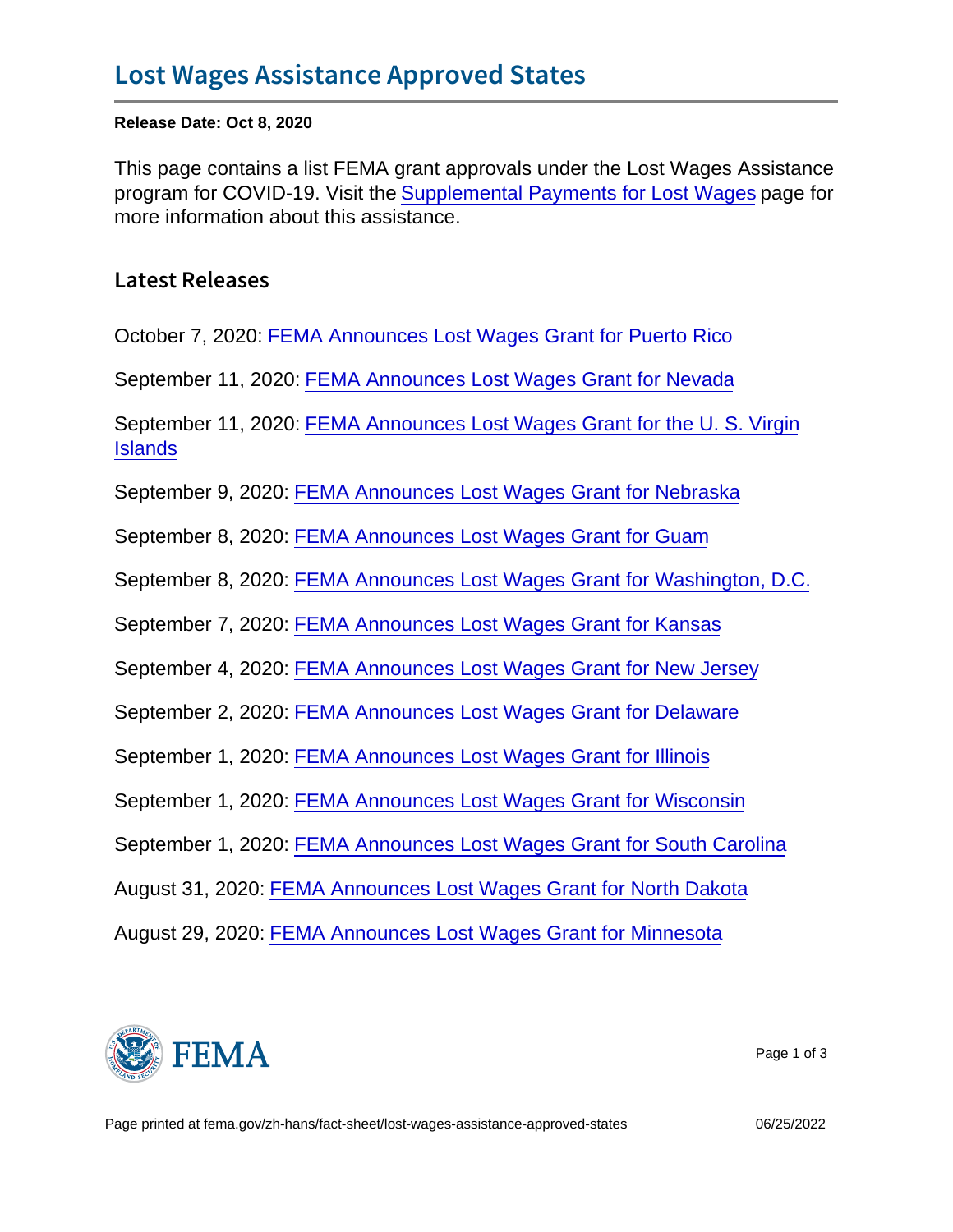August 29, 2020: [FEMA Announces Lost Wages Grant for Florida](https://www.fema.gov/press-release/20200829/fema-announces-lost-wages-grant-florida)

August 29, 2020: [FEMA Announces Lost Wages Grant for Hawaii](https://www.fema.gov/press-release/20200829/fema-announces-lost-wages-grant-hawaii)

August 28, 2020: [FEMA Announces Lost Wages Grant for Wyoming](https://www.fema.gov/press-release/20200828/fema-announces-lost-wages-grant-wyoming)

August 28, 2020: [FEMA Announces Lost Wages Grant for Oregon](https://www.fema.gov/press-release/20200828/fema-announces-lost-wages-grant-oregon)

August 27, 2020: [FEMA Announces Lost Wages Grant for West Virginia](https://www.fema.gov/press-release/20200827/fema-announces-lost-wages-grant-west-virginia)

August 26, 2020: [FEMA Announces Lost Wages Grant for Ohio](https://www.fema.gov/press-release/20200826/fema-announces-lost-wages-grant-ohio)

August 26, 2020: [FEMA Announces Lost Wages Grant for Virginia](https://www.fema.gov/press-release/20200826/fema-announces-lost-wages-grant-virginia)

August 25, 2020: [FEMA Announces Lost Wages Grant for Maine](https://www.fema.gov/press-release/20200825/fema-announces-lost-wages-grant-maine)

August 25, 2020: [FEMA Announces Lost Wages Grant for Arkansas](https://www.fema.gov/press-release/20200825/fema-announces-lost-wages-grant-arkansas)

August 24, 2020: [FEMA Announces Lost Wages Grant for Connecticut](https://www.fema.gov/press-release/20200824/fema-announces-lost-wages-grant-connecticut)

August 24, 2020: [FEMA Announces Lost Wages Grant for Pennsylvania](https://www.fema.gov/press-release/20200824/fema-announces-lost-wages-grant-pennsylvania)

August 24, 2020: [FEMA Announces Lost Wages Grant for Washington](https://www.fema.gov/press-release/20200824/fema-announces-lost-wages-grant-washington)

August 24, 2020: [FEMA Announces Lost Wages Grant for New Hampshire](https://www.fema.gov/press-release/20200824/fema-announces-lost-wages-grant-new-hampshire)

August 23, 2020: [FEMA Announces Lost Wages Grant for New York](https://www.fema.gov/press-release/20200823/fema-announces-lost-wages-grant-new-york)

August 23, 2020: [FEMA Announces Lost Wages Grant for Alaska](https://www.fema.gov/press-release/20200823/fema-announces-lost-wages-grant-alaska)

August 23, 2020: [FEMA Announces Lost Wages Grant for Georgia](https://www.fema.gov/press-release/20200823/fema-announces-lost-wages-grant-georgia)

August 22, 2020: [FEMA Announces Lost Wages Grant for Vermont](https://www.fema.gov/press-release/20200822/fema-announces-lost-wages-grant-vermont)

August 22, 2020: [FEMA Announces Lost Wages Grant for Mississippi](https://www.fema.gov/press-release/20200822/fema-announces-lost-wages-grant-mississippi)

August 22, 2020: [FEMA Announces Lost Wages Grant for Tennessee](https://www.fema.gov/press-release/20200822/fema-announces-lost-wages-grant-tennessee)

August 22, 2020: [FEMA Announces Lost Wages Grant for Rhode Island](https://www.fema.gov/press-release/20200822/fema-announces-lost-wages-grant-rhode-island)

August 21, 2020: [FEMA Announces Lost Wages Grant for Massachusetts](https://www.fema.gov/press-release/20200821/fema-announces-lost-wages-grant-massachusetts)



Page 2 of 3